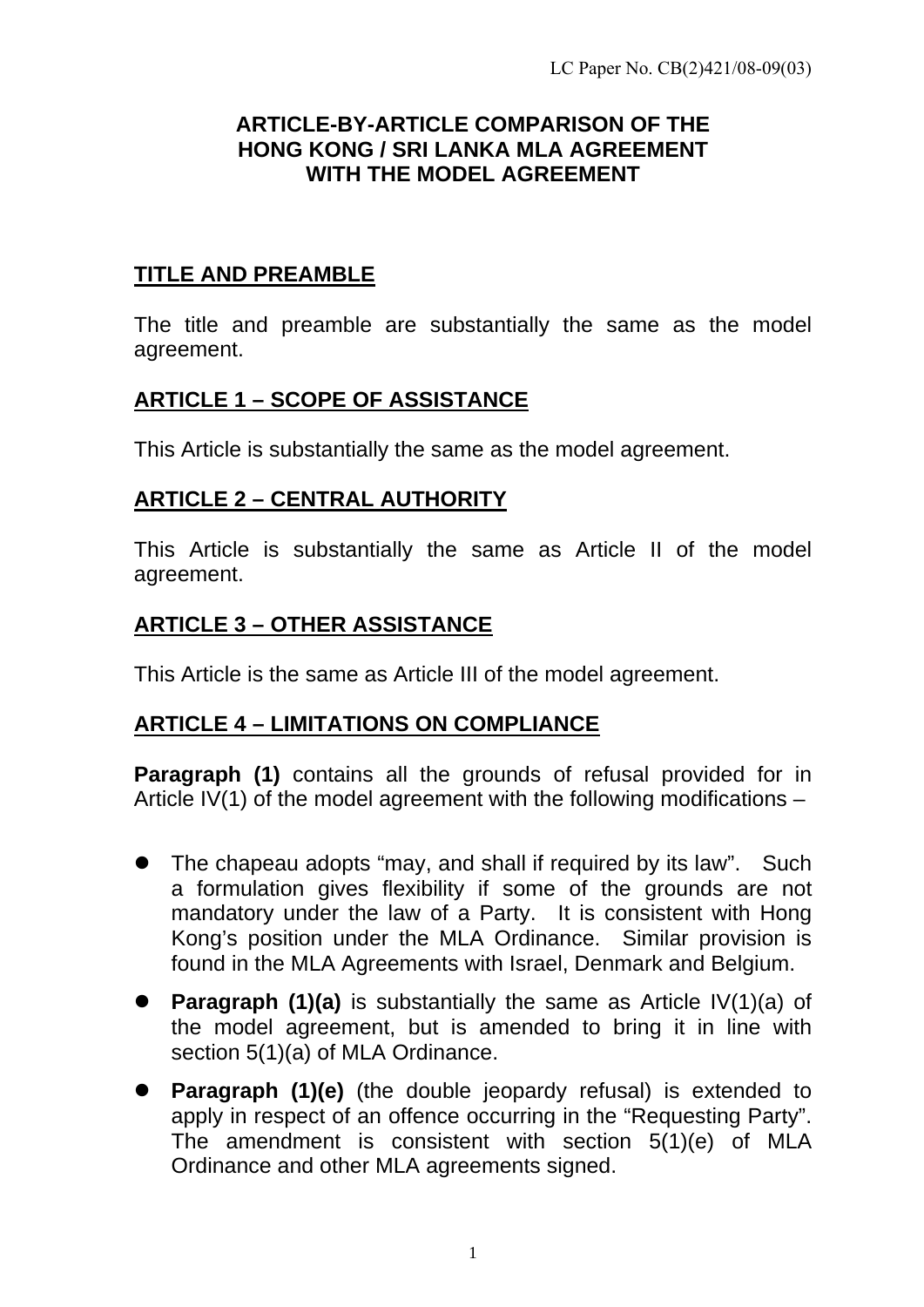**Paragraph (2)** is added at the suggestion of the Sri Lanka to reflect the emerging international trend for multilateral Conventions to provide that the specific offences they comprehend are not political offences. Similar provision is found in the MLA Agreement with Belgium.

## **ARTICLE 5 – REQUESTS**

This Article is substantially the same as Article V of the model agreement.

# **ARTICLE 6 – EXECUTION OF REQUESTS**

**Paragraphs (1) – (4)** are the same as Article VI of the model agreement.

**Paragraph (5)** corresponds to Article V(3) of the model agreement.

# **ARTICLE 7 – REPRESENTATION AND EXPENSES**

**Paragraphs (1) and (3)** are the same as Article VII(1) and (3) of the model agreement.

**Paragraph (2)** is substantially the same as Article VII(2) of the model. **Paragraph (2)(d)** makes it clear that the exception in respect of travel expenses and allowances only applies to expenses etc. incurred by persons who travel between the Parties. This reflects Hong Kong's policy in this area.

## **ARTICLE 8 – LIMITATIONS ON USE**

This Article is substantially the same as Article VIII of the model agreement, with evidence specified to include "documents, articles or records" to be consistent with Article  $1(1)(g)$  and Article 9 of this Agreement.

#### **ARTICLE 9 – OBTAINING OF EVIDENCE DOCUMENTS, ARTICLES OR RECORDS**

This Article corresponds to Article IX of the model agreement.

**Paragraph (1)** applies in respect of the "investigation and prosecution" of criminal matters and provides that the assistance be "subject to" the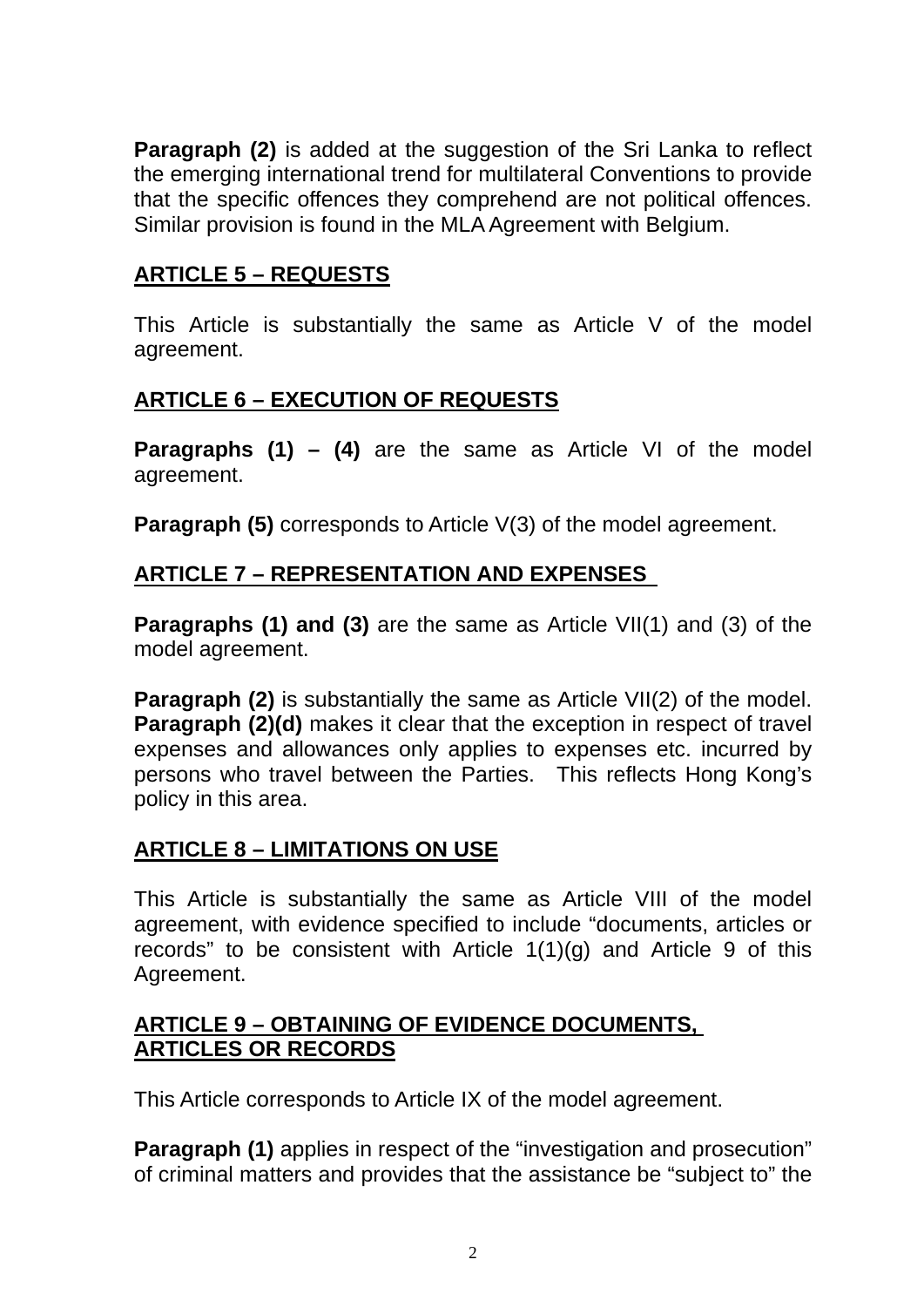law of the Requested Party.

**Paragraphs (2), (3) and (5)** are the same as the corresponding paragraphs of the model agreement.

**Paragraph (4)** corresponds to Article IX(4) of the model agreement and aligns with section 10(4) of MLA Ordinance.

**Paragraph (6)** is substantially the same as Article IX(6) of the model agreement which has been modified at the request of Sri Lanka to reflect its law in respect of external law certificate.

# **ARTICLE 10 – OBTAINING STATEMENTS OF PERSONS**

This Article corresponds to Article X of the model agreement slightly modified for consistency with Article 9(1) of this Agreement.

# **ARTICLE 11 – LOCATION OR IDENTITY OF PERSONS**

This Article is the same as Article XI of the model agreement.

### **ARTICLE 12 – SERVICE OF DOCUMENTS**

This Article is the same as Article XII of the model agreement.

### **ARTICLE 13 – PUBLICLY AVAILABLE AND OFFICIAL DOCUMENTS**

This Article is the same as Article XIII of the model agreement.

## **ARTICLE 14 – CERTIFICATION AND AUTHENTICATION**

This Article is substantially the same as Article XIV of the model agreement. The last sentence of the model agreement is deleted as the laws of neither side have such requirements.

## **ARTICLE 15 – TRANSFER OF PERSONS IN CUSTODY**

This Article is the same as Article XV of the model agreement.